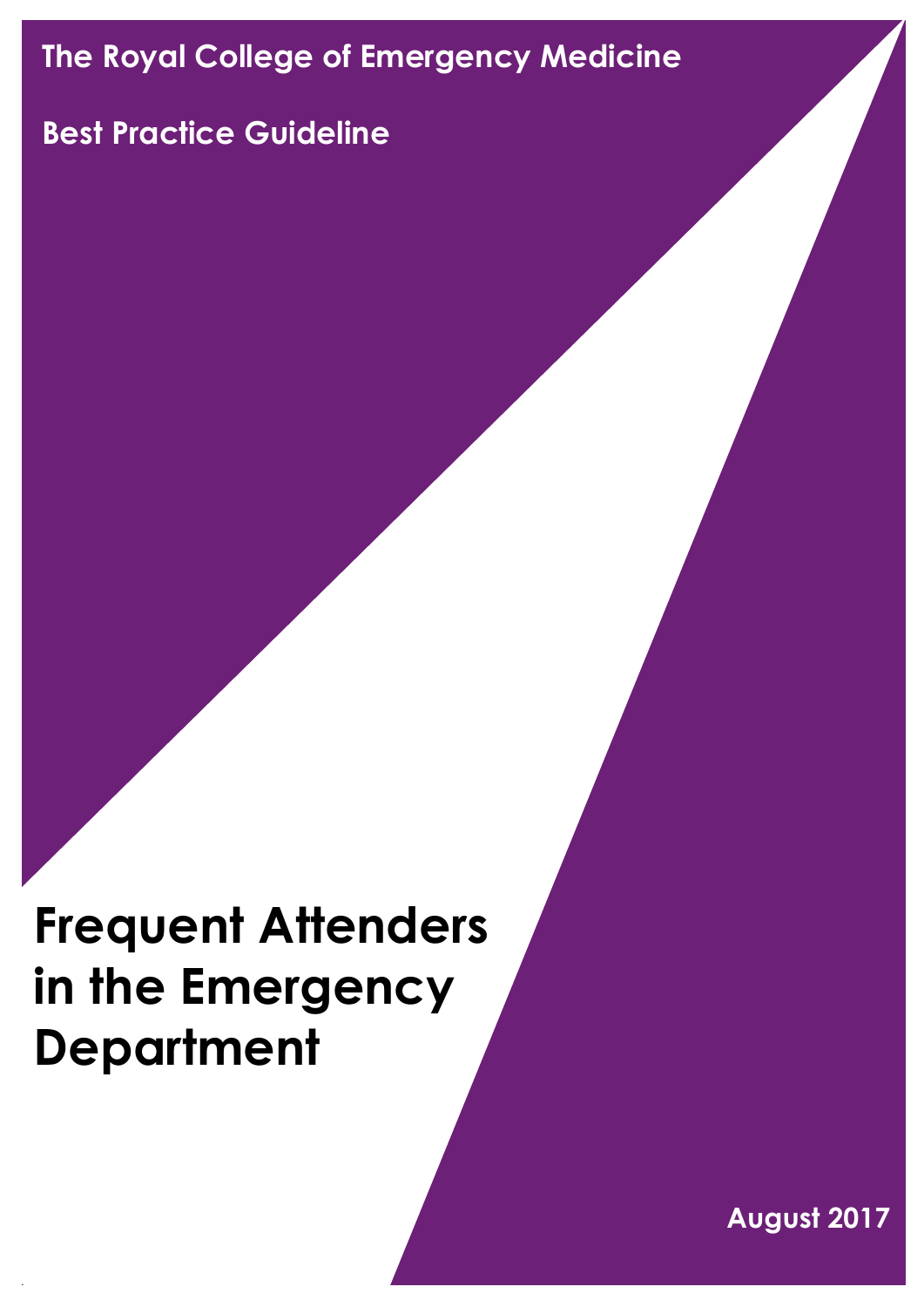## **Summary of recommendations**

- 1. Patients who attend the Emergency Department frequently should be treated with the same care and respect as other patients.
- 2. Emergency Departments should have a method of identifying 'Frequent Attenders' to their department. This may consist of a data trawl or staff identifying patients who they think need input in the form of a care plan, liaison with specialties or case management.
- 3. Patients may benefit from a bespoke ED care plan. A plan may be used to give consistent care, improve analgesia, manage risk, or reduce unnecessary investigations.
- 4. Patients should be given the opportunity to be involved in the production of their care plans and be given a copy of the plan wherever possible.
- 5. Case management for Frequent Attenders may be helpful to identify unmet needs for patients and get other services involved in a patient's ongoing care.
- 6. Multidisciplinary case conferences are recommended to improve engagement with community services for some patients. They are also helpful to manage risk for certain patients with risky behaviour.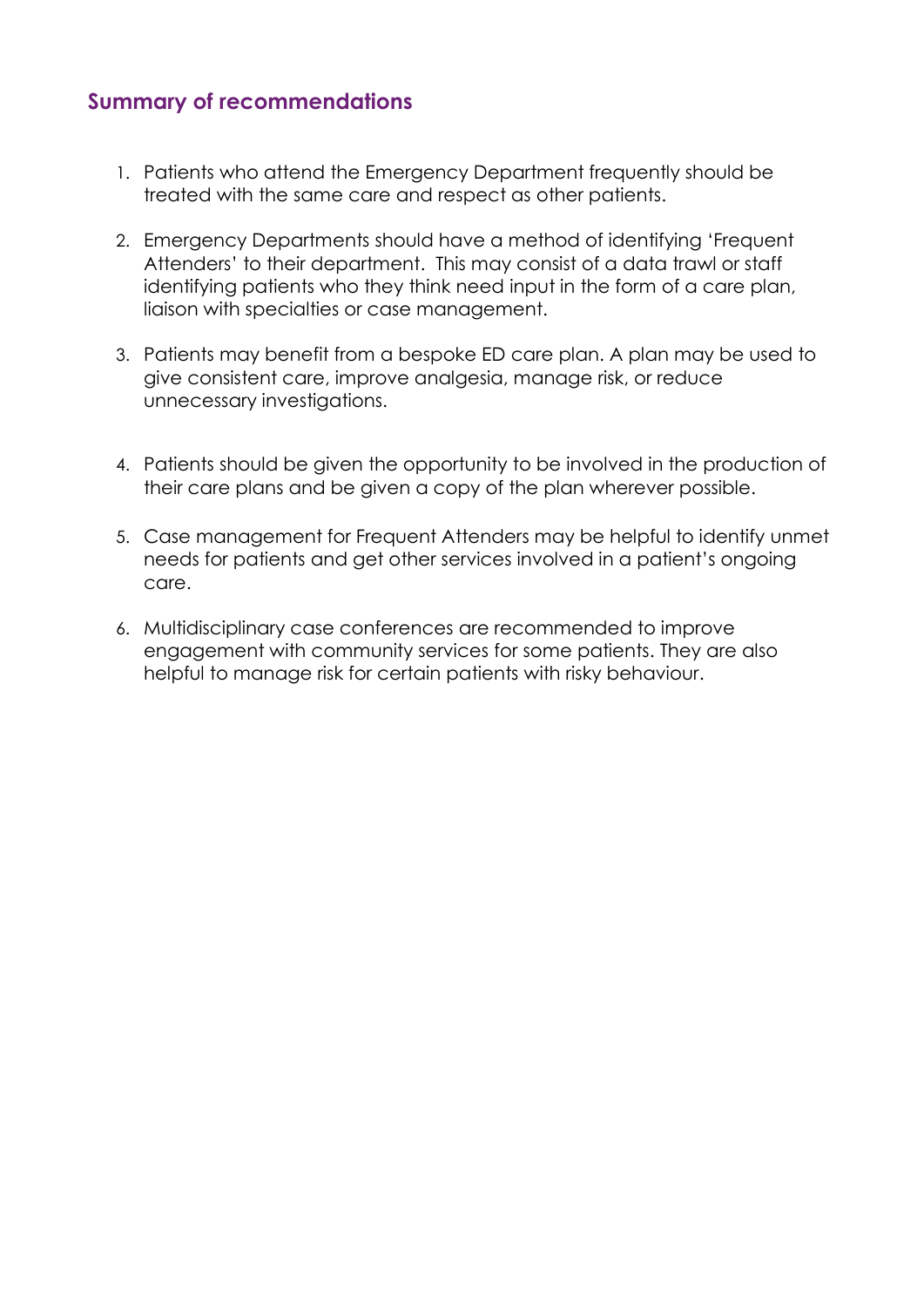## **Scope**

This guideline has been developed to provide advice to Emergency Department clinicians and managers regarding the management of patients who attend the ED frequently.

## **Reason for development**

The proportion of patients attending ED who fit the definition of attending frequently has risen substantially. An ED visit is not always beneficial and over time becomes expensive.

NHS England has devised a CQUIN for 2017/18 and 2018/19 to try to reduce attendances for patients with predominantly mental health problems<sup>i</sup> . See position statement on this. (Insert link)

## **Background**

The most commonly accepted definition for a "Frequent Attender" is a patient who comes to the ED 5 or more times per year.

Frequent Attenders make up a significant percentage of all attendances, rising in one trust cohort from 3.7% over to 9.3% in 15 years<sup>ii</sup>. Consistent findings from cohort studies show that 'frequent attenders' to Emergency Departments tend also to be frequent users of other health and social care facilities<sup>ii</sup>. Additionally, they tend to have a higher triage category, greater rates of admission, and a greater burden of chronic disease, when compared to matched groups.iii, iv,v

The population of patients who are frequent attenders is heterogenous. A UK ED study showed that 65% had Mental Health symptoms, 15% had significant alcohol problems, and 45% had Medically Unexplained symptoms.vi

Those with chronic mental health problems combined with social problems and alcohol tend to make up the very high frequency patients. They can be vulnerable and may struggle to access other services. Frequent Attenders were found to have double the mortality of non-frequent attenders<sup>vii</sup>, and causes of death include violent means and suicide.

There is consistent evidence that the population of Frequent Attenders to a department do not constitute a stable cohort viii, ix; The number of patients who attend frequently stays fairly static but patients come and go from this group. This makes measurement of attendances and any intervention problematic as patients tend to come to our attention whilst in crisis and then attendances drop off as the crisis resolves.

## **Management of attendances**

Patients who attend the ED frequently should be treated with the same care and respect as other patients. They should be given analgesia promptly and triaged according to their need. ED clinicians should be aware of the high mortality and morbidity of this group of patients and speak out against the stigma that some of these patients attract.

Many frequent attenders are vulnerable and locally agreed processes should be followed. When reviewing frequent attenders always screen for drug and alcohol use, safeguarding issues, and domestic abuse concerns.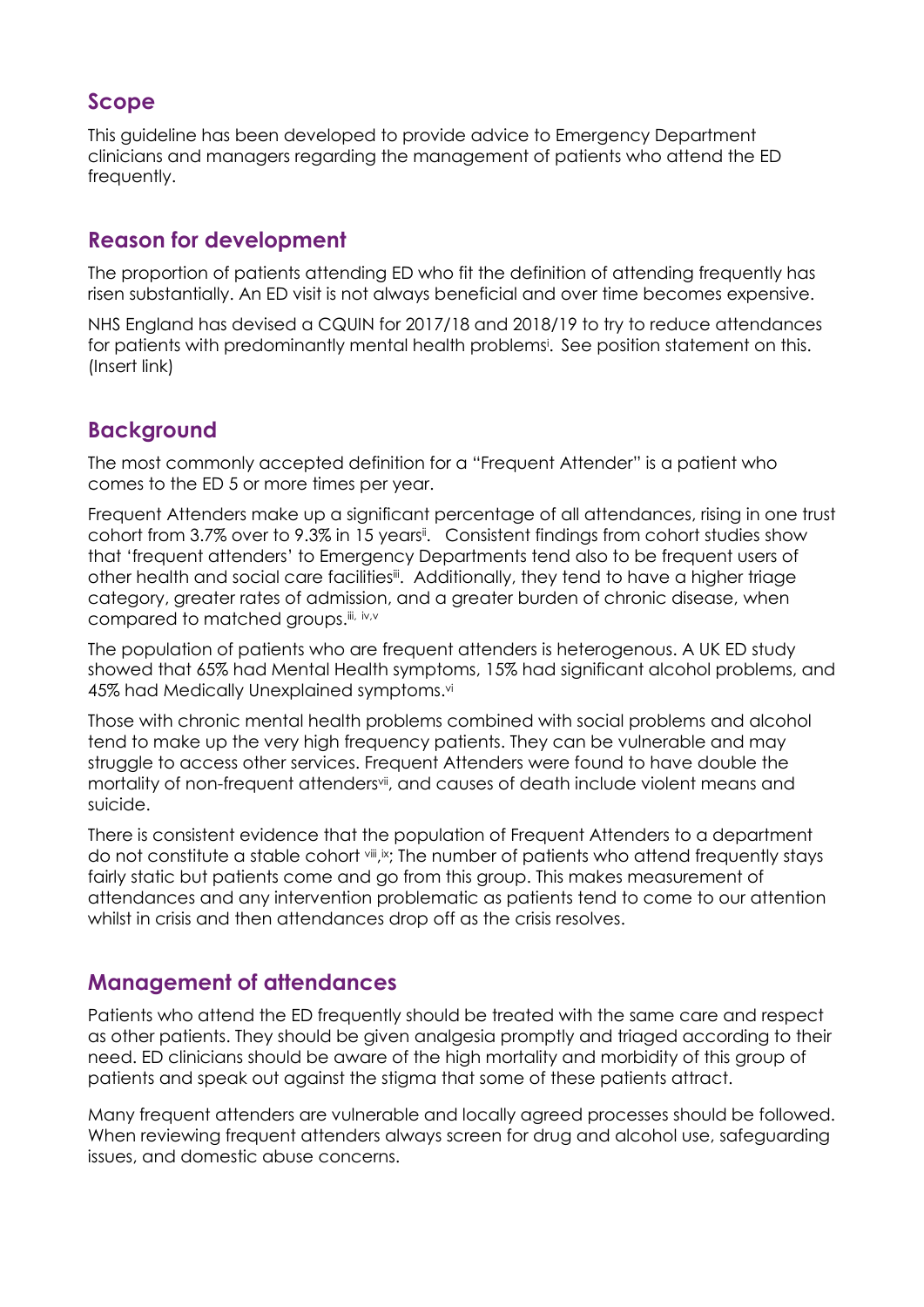Given the increased prevalence of psychiatric and alcohol disorders in this group of patients, challenging behaviour can be more common in the 'frequent attender' population. While or repeated episodes should be managed according to the current NHS Protect advice<sup>x</sup>, persistent episodes have in the past been managed by civil orders such as 'Anti-social Behaviour Orders' now replaced with an Injunction to Prevent Nuisance and Annoyance (IPNA). This is controversial and raises some complex medicolegal and ethical issues including as patient confidentiality.

## **Identifying Frequent Attenders**

It is useful for departments to have a mechanism for identifying their frequent attenders. Identification by a data trawl may be a good starting point for this. ED staff also tend to know their population of Frequent Attenders well and may recognise triggers for attendance, ways to make patients safer or ways to rationalise their care.

## **Reducing attendances**

Possible interventions to try to better meet this population's needs:

**1. ED Care Plans.**

Care plans are invaluable for patients with complex long term conditions who present to the ED. They provide staff with background information, guidance on analgesia, investigations and in particular, what is *not* required. They should guide when onward referral is needed to inpatient specialties. Plans should be made with specialists who know the patient and ideally with input from the patient. Plans for patients with chronic pain exacerbations are very helpful for prompting appropriate analgesia to be administered early which may then prevent admission. These patients should be given a copy of their plan to bring with them when they attend the ED.

Plans for patients with Medically Unexplained Symptoms have not been shown to reduce attendances but may reduce investigation and admissions for patients and can provide a consistent approach.

Care plans for patients with Mental Health problems can be helpful in identifying and managing risk of self-harm or absconding. They may state if patients will or will not benefit from psychiatric assessment when they attend. They can also highlight patterns of behaviour which indicate a patient is becoming more unwell. Consideration should also be given to what can help reduce a patient's distress when they attend the ED and in some cases whether a chaperone or special observation is required. Any risk to staff should be made clear in a care plan and/or as an alert on a patient's records.

Patients should be given the opportunity to review and contribute to their plan. They may be able to identify triggers for distress and importantly say what helps in these situations.

The evidence for care plans reducing ED attendances is lacking - case series tend to show good resultsxi, xii but studies with a control group showed no difference between groups<sup>xiii</sup>. xiv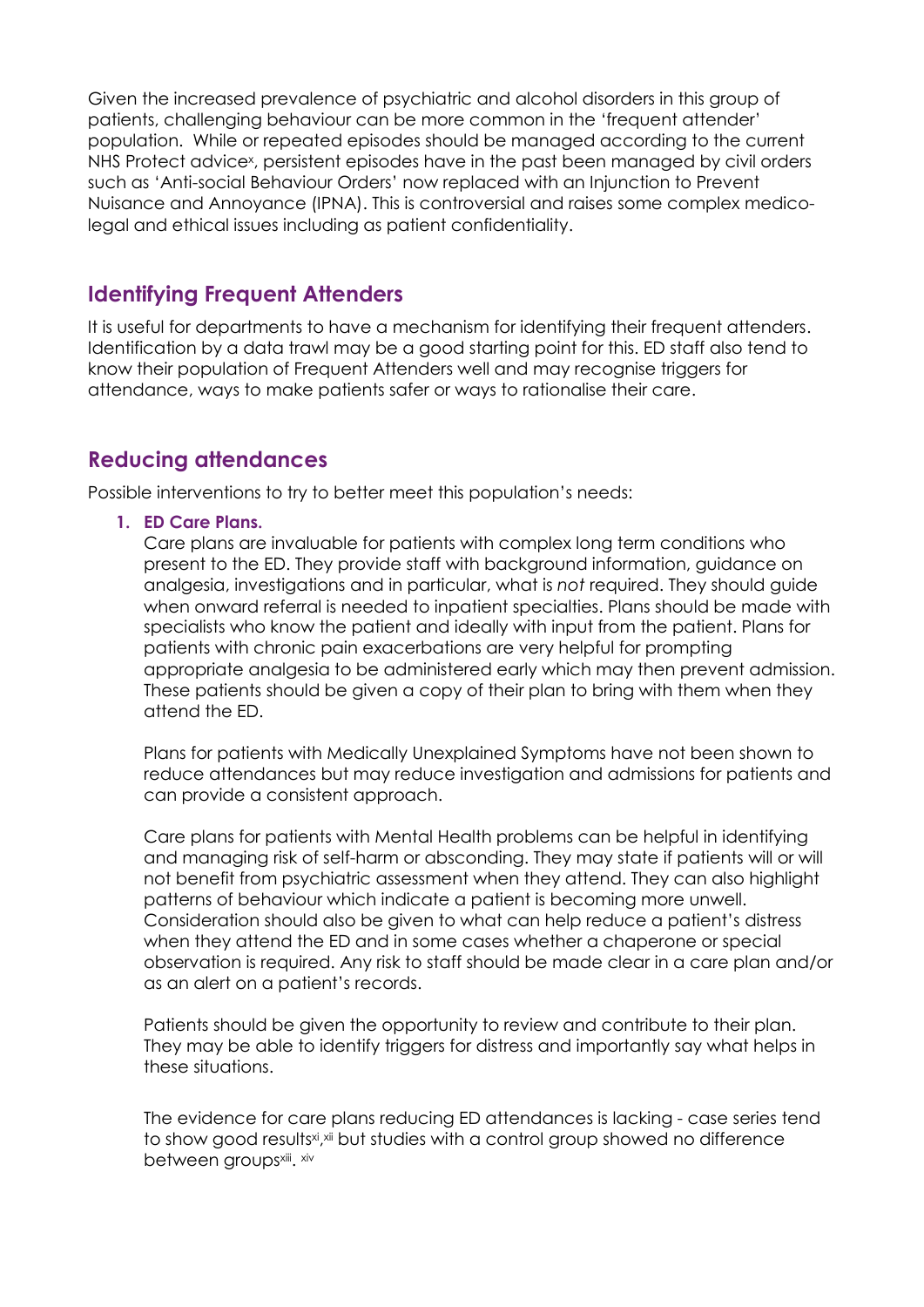Plans should however improve safety if used well and may perhaps reduce overall resources used such as investigations and referral to specialty.

See appendix 1 for example template of a ED management plan.

#### **2. Case Management**

Case management involves a detailed assessment of needs of the patient and liaison with providers such as primary care, community mental health, housing and social care to try to meet these needs. There are various models of care: some use Liaison Psychiatry teams to assess patients, others are based in hospital primary care liaison teams. Anecdotally helping patients with issues such as housing, finances and getting back to work can help reduce their ill health and therefore ED attendances.

Unfortunately, the evidence for the effectiveness of case management is lacking.xv, xvi . Case series in the UK have shown marked reduction in attendances after case management but none have had a control group which would allow the effect to be properly quantified. Of 4 RCT of Case Management for frequent attenders, two showed a modest relative risk reduction but small absolute risk reduction<sup>xvii</sup>, <sup>xviii</sup>one showed a reduction that did not meet statistical significancexix and one that combined care pans which showed no difference xiii.

This is probably reflective of the complexity of issues that patients face. It may also show that a short period of case management is not sufficient to change patients' lives and suggests patients need long periods of ongoing support. A good example of this is the SIM project in the Isle of Wight ("Serenity Integrated Mentoring"). This project embedded a police mental health specialist within a community mental health team. A combination of compassion, discipline, perseverance and assertiveness reduced both ED attendance in individuals and overall 136 suite usage over 3 years  $\infty$ . Even this evidence is limited due to the lack of control group.

#### **3. MDT**

Multi-Disciplinary Team conferences involving primary care, social care, and psychiatric teams can be useful. Information sharing, and discussion of trigger points for attendance can identify issues that community teams can help with. Specialists such as chronic pain services and drug and alcohol teams may also be helpful to involve. Consideration should be given to inviting the patient and or carers to a case conference where possible.

The focus of some MDT may be purely to manage risk and requires involvement of police, ambulances and Emergency Mental Health services.

An information sharing agreement should be set up so that information may be shared between health providers, police, housing agencies and social care.

#### **4. Primary Care involvement.**

Some who patients who attend frequently have struggled to engage with primary care. Others can be helped by a more assertive approach from their GP, for example a regular appointment with their GP which may pre-empt ED visits. Case management and care plans should involve GPs wherever possible.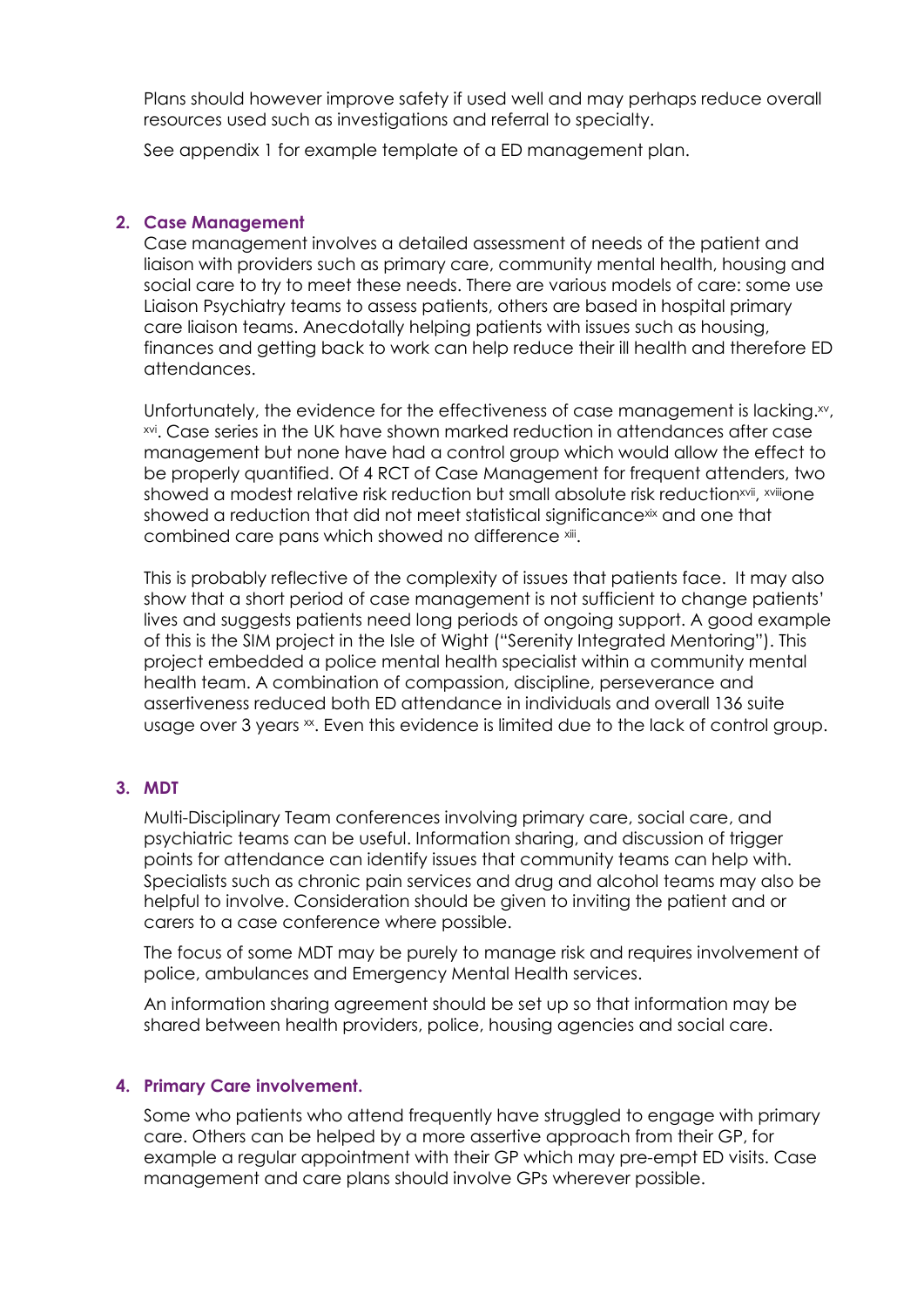#### **5. Psychological therapy for patients with Medically Unexplained symptoms.**

Patients who attend with Medically Unexplained Symptoms make up quite a large part of the Frequent Attender Population. Care should be taken as clearly important treatable diagnoses exist in this population. Junior clinicians however seeing these patients are more likely to request more tests and make referrals to make sure they do not miss a treatable condition. This approach is likely to encourage the patient to seek more tests and diagnoses.

It is helpful if these patients are identified as patients with Medically Unexplained Symptoms and clinicians focus on symptom management rather than diagnosis. Senior clinicians should be involved with these patients. A helpful approach is to acknowledge to the patient that their symptoms are definitely real and not imagined and can be due to changes in physiological pathways not actual disease.

For patients with neurological functional symptoms the website <http://www.neurosymptoms.org/> may be helpful for clinicians and patients.

There is reasonable evidence for the interventions such as Cognitive Behavioural Therapy for patients with Medically Unexplained Symptoms<sup>xxi</sup>, <sup>xxii</sup>, so referral to IAPT (improving access to psychological therapies) or a psychologist should be considered.

## **Examples of Frequent Attender Programs**

The West Middlesex Frequent Attender Program [http://www.rcpsych.ac.uk/pdf/The%20West%20Middlesex%20Frequent%20attenders%20pr](http://www.rcpsych.ac.uk/pdf/The%20West%20Middlesex%20Frequent%20attenders%20programme.pdf) [ogramme.pdf](http://www.rcpsych.ac.uk/pdf/The%20West%20Middlesex%20Frequent%20attenders%20programme.pdf)

[http://www.wlmht.nhs.uk/uncategorized/ae-programme-reduces-unnecessary](http://www.wlmht.nhs.uk/uncategorized/ae-programme-reduces-unnecessary-attendances/)[attendances/](http://www.wlmht.nhs.uk/uncategorized/ae-programme-reduces-unnecessary-attendances/)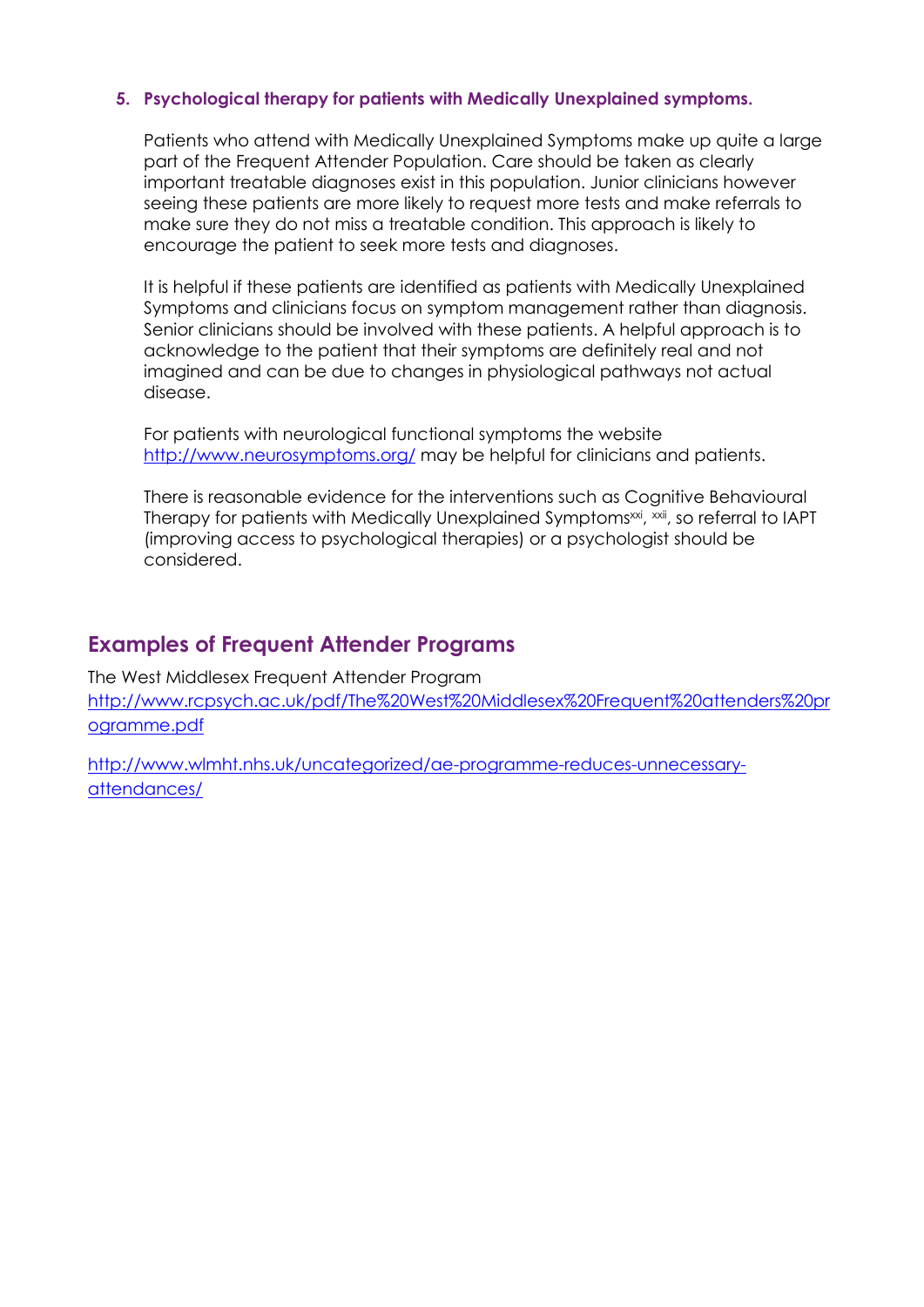## **Authors**

Catherine Hayhurst, Consultant in Emergency Medicine Simon M Smith, Consultant in Emergency Medicine Duncan Chambers, Consultant in Emergency Medicine

First published in June 2014, revised July 2017.

## **Acknowledgements**

The Best Practice and Mental Health sub-committees have been involved in reviewing this guideline.

## **Review**

Usually within three years or sooner if important information becomes available.

## **Conflicts of Interest**

None.

## **Disclaimers**

The College recognises that patients, their situations, Emergency Departments and staff all vary. This guideline cannot cover all possible scenarios. The ultimate responsibility for the interpretation and application of this guideline, the use of current information and a patient's overall care and wellbeing resides with the treating clinician.

## **Key words for search**

Frequent Attenders.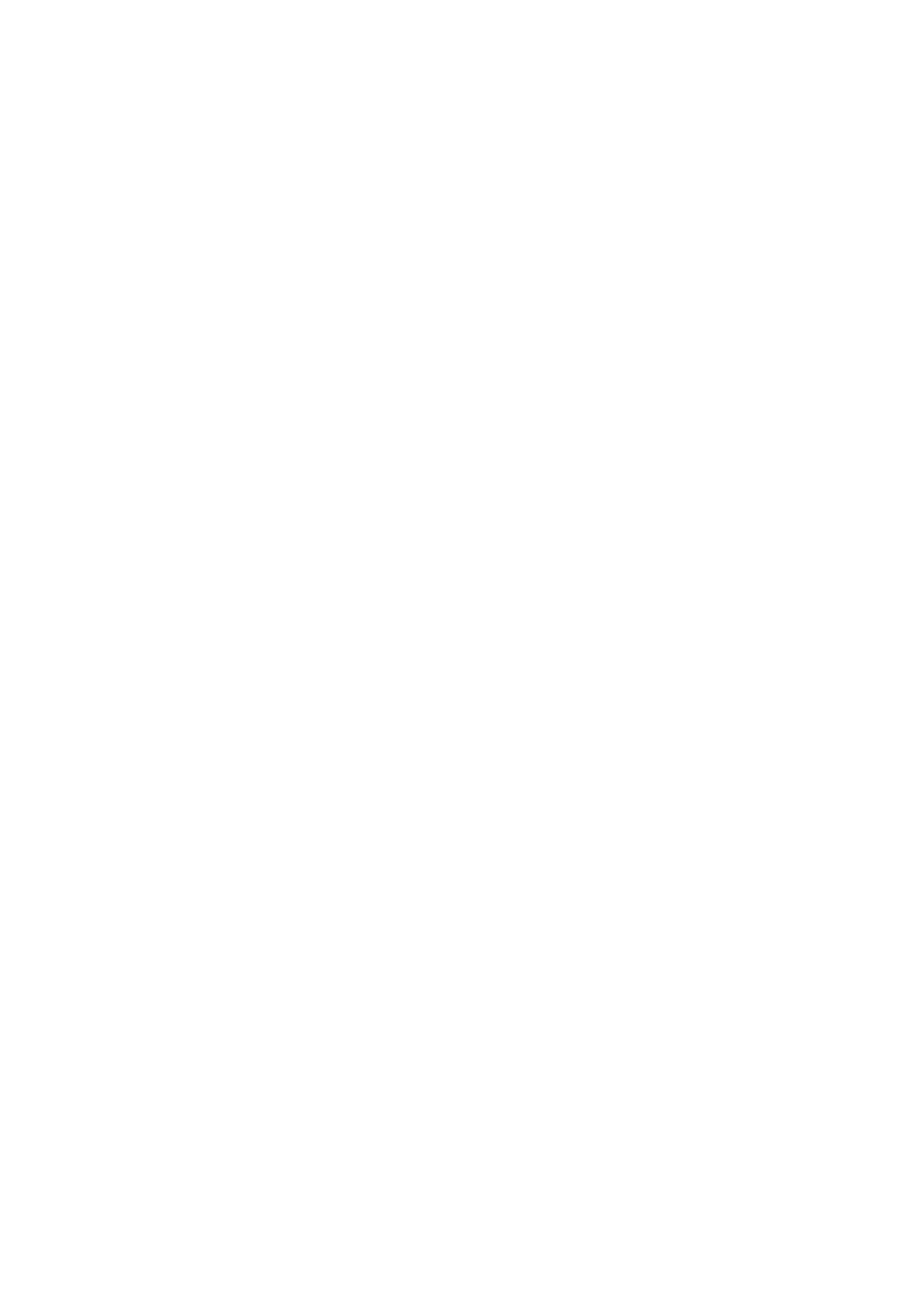## **Appendix 1: Emergency Department Patient Specific Care Plan**

**Name: Address: D.O.B: Hospital No: Date of plan: GP: Care coordinator: Consultant: Reason for plan: Problem list:**

**1.**

**Summary of previous attendances / Background:**

**Risk assessment – risk to self**

**Risk assessment – risk to others**

#### **ED plan**

- 1. Every attendance should be assessed on its own merits
- 2.

**Is the patient aware of the plan? Y/N**

**Plan developed by: Plan discussed with:**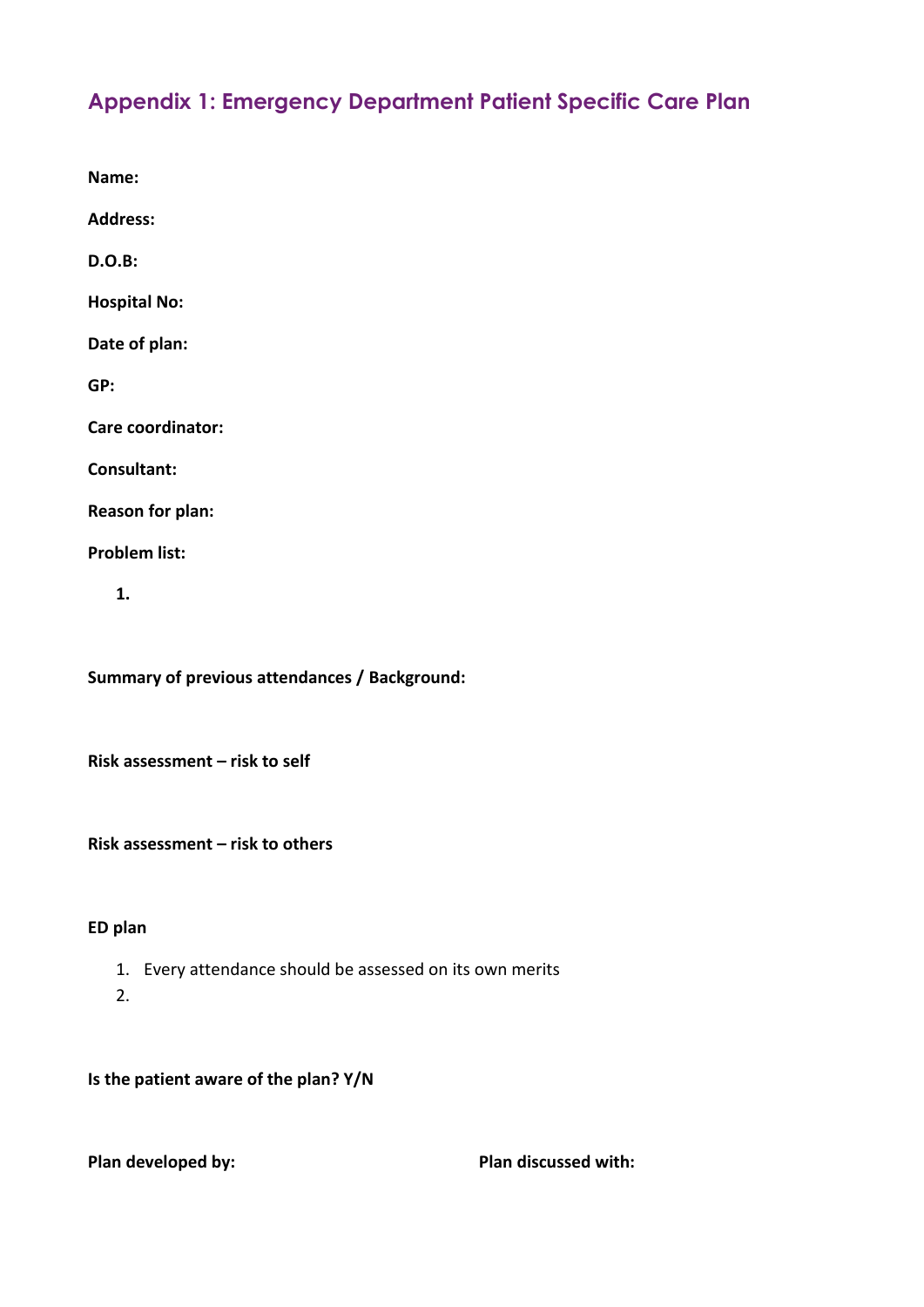## **Appendix 2: Methodology**

Where possible, appropriate evidence has been sought and appraised using standard appraisal methods. High quality evidence is not always available to inform recommendations. Best Practice Guidelines rely heavily on the consensus of senior emergency physicians and invited experts.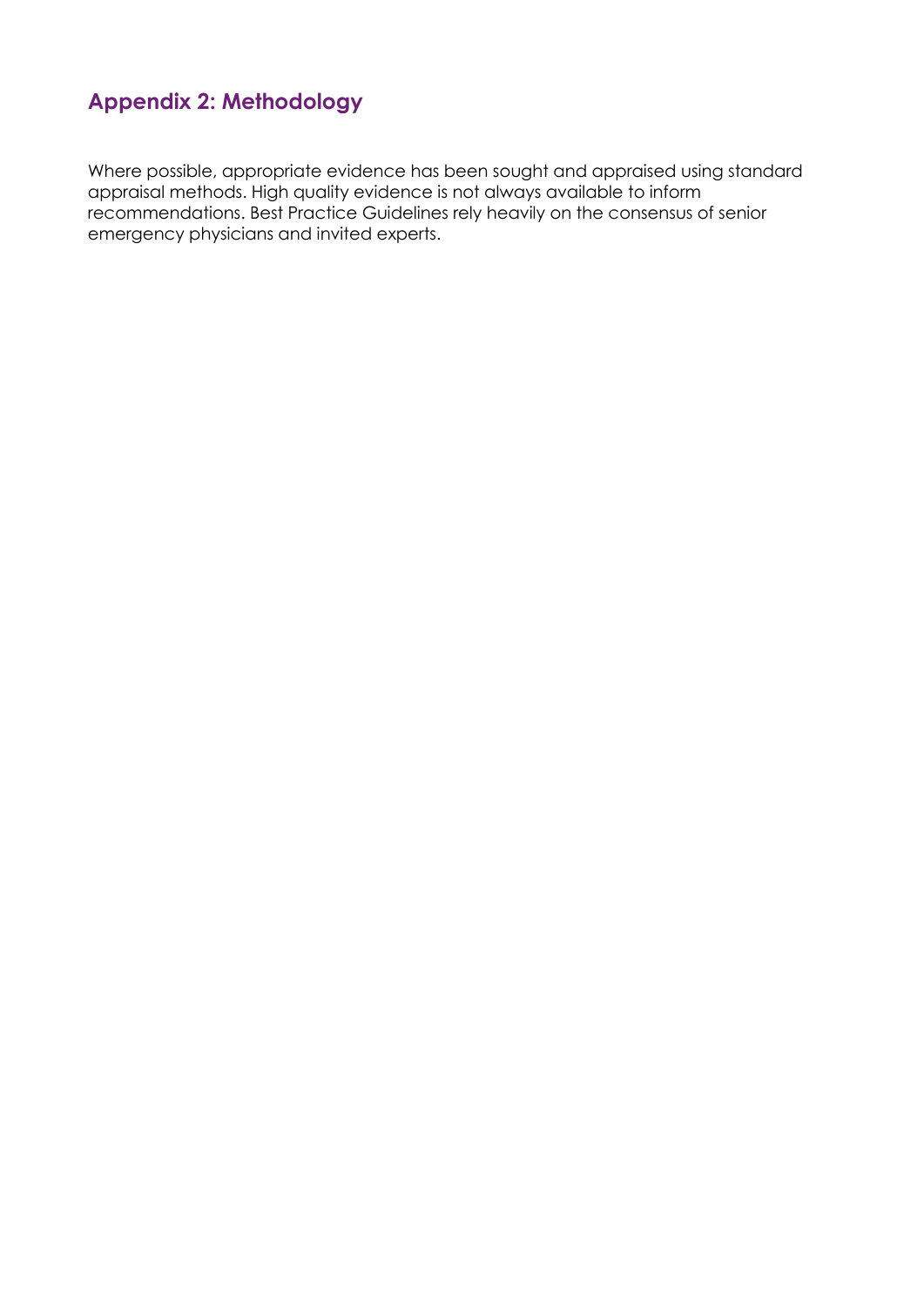## **References**

1 <sup>i</sup> <https://www.england.nhs.uk/nhs-standard-contract/cquin/cquin-17-19/>

ii Cambridge University Hospital data.

iii Williams ERL, Guthrie E, Mackway-Jones K et al. Psychiatric status, somatisation, and health care utilization of frequent attenders at the emergency department: a comparison with routine attenders. J Psychosom Res. 2001; 50(3): 161-7. <https://www.ncbi.nlm.nih.gov/pubmed/11316509>

iv Moore L, Deehan A, Seed P, Jones R. Characteristics of frequent attenders in an emergency department: analysis of 1 year attendance data. Emerg Med J. 2009; 26:263- 7.<https://www.ncbi.nlm.nih.gov/pubmed/19307386>

v Lacalle E, Rabin E. Frequent Users of Emergency Departments: The Myths, the Data, and the Policy Implications. Ann Emerg Med. 2010; 56(1): 42-8. <https://www.ncbi.nlm.nih.gov/pubmed/20346540>

vi Jacob R, Hayhurst C and Morrison C. Designing services for frequent attenders to the emergency department: a characterisation of this population to inform service design. Journal of the Royal College of Physicians. 2016: vol 16 (4): 325-329. <http://www.clinmed.rcpjournal.org/content/16/4/325.full>

vii Moe J, Kirkland S, Ospina MB*, et al*Mortality, admission rates and outpatient use among frequent users of emergency departments: a systematic review Emerg Med J Published Online First: 07 May 2015. doi: 10.1136/emermed-2014-204496. <http://emj.bmj.com/content/early/2015/03/24/emermed-2014-204496.info>

viii Dent A, Hunter G, Webster AP. The impact of frequent attenders on a UK emergency department. Euro J Emerg Med. 2010; 17(6): 332-6. <https://www.ncbi.nlm.nih.gov/pubmed/20038842>

ix Kennedy D, Ardagh M. Frequent attenders at Christchurch Hospitals Emergency Department: a 4 year study of attendance patterns. The Journal of the New Zealand Medical Association. 2004; 117:1193.<https://www.ncbi.nlm.nih.gov/pubmed/15133521>

<sup>x</sup> <http://www.nhsprotect.nhs.uk/reducingdistress/guidance/>

xi Skinner J, Carter L, Haxton C. Case management of patients who frequently present to a Scottish emergency department. Emerg Med J. 2009; 26: 103-5. <https://www.ncbi.nlm.nih.gov/pubmed/19164618>

xii Newton A, Sarker SJ, Parfitt A, Henderson K, Jaye P, Drake N. Individual care plans can reduce hospital admission rate for patients who frequently attend the emergency department. [Emerg Med J.](https://www.ncbi.nlm.nih.gov/pubmed/20515901) 2011 Aug;28(8):654-7. <https://www.ncbi.nlm.nih.gov/pubmed/20515901>

xiii Spillane LL, Lumb EW, Cobaugh DJ, Wilcox SR, Clark JS, Schneider SM. Frequent users of